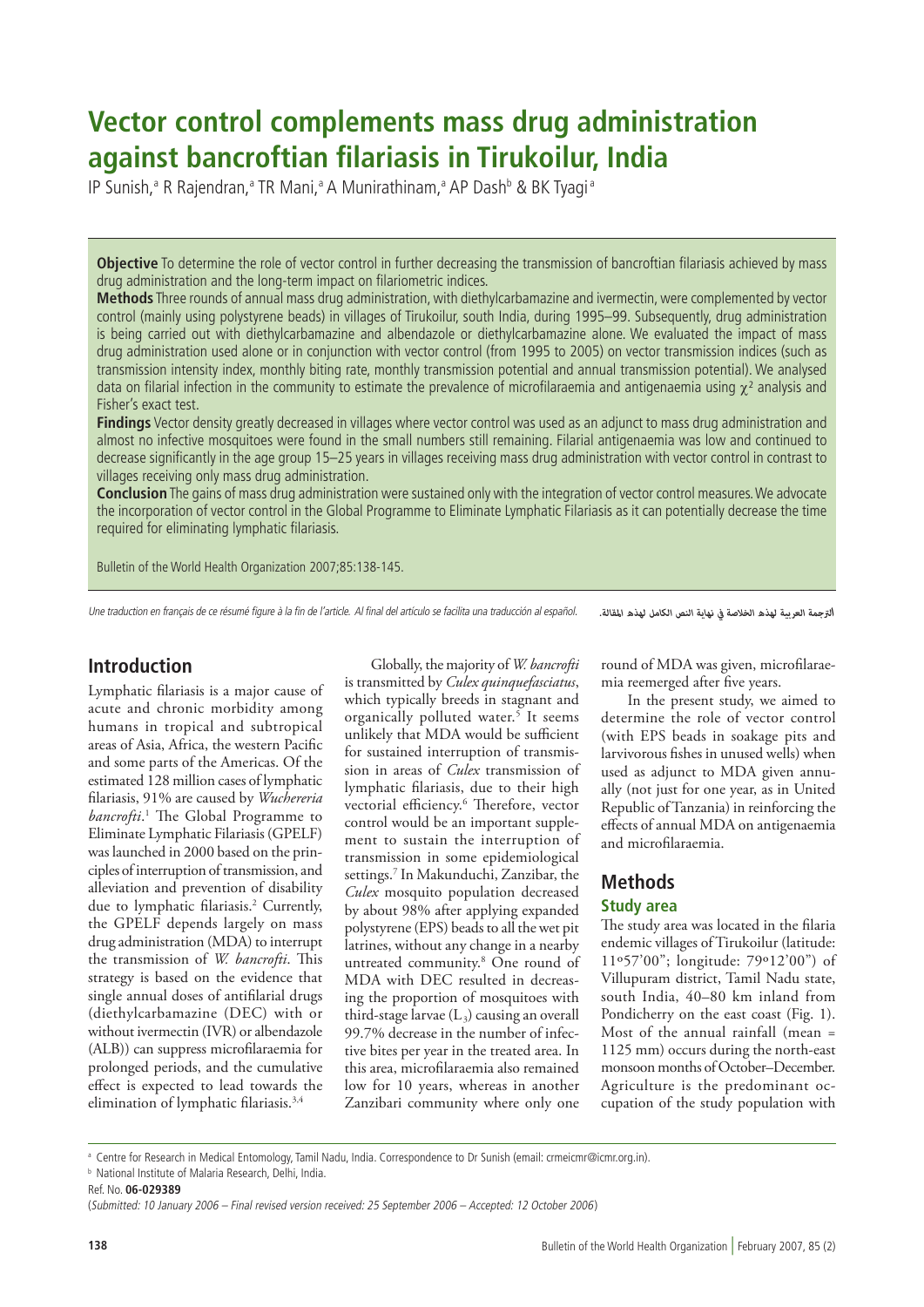Fig. 1. **Map of the study area showing six filarial endemic villages of Tirukoilur, India**



the majority being landless labourers depending on agriculture and livestock husbandry for their survival. The population depends mainly on primary health centres for health care.

#### **Study design**

We have been conducting lymphatic filariasis control studies in nine villages of south India from 1995 to 1999 and in six villages since 2000.9,10 The nine villages were randomly allocated to three groups; one group of three villages received MDA (DEC + IVR) in 1995 and 1996; a second group of three villages received a combined approach of MDA (DEC + IVR) with vector control in 1995 and 1996; and a third group of three villages was the placebo group until 1999, for comparison. In 1999, as the placebo group also received antifilarial drugs, we confined our analyses to six villages — those receiving MDA only versus those receiving MDA with vector control. From 2001, these six villages were included in the GPELF programme with the community carrying out vector control activities in villages receiving MDA with vector control (Fig. 2). The institutional ethical committee has approved this study.

#### **Intervention strategies Mass drug administration**

We conducted three rounds of MDA with DEC + IVR in all the six villages during 1995–99. Of the total residents eligible for treatment more than 90% took the drugs. We carried out MDA through door-to-door visits. The Government of Tamil Nadu included these villages in the GPELF in 2001 using DEC alone in one village and DEC + ALB in the other two (Fig. 2). In villages receiving MDA with vector control, one village received DEC + ALB while two villages received DEC alone.

#### **Vector control activities**

In urban areas of India *Culex* breeds heavily in blocked drains. But in rural areas, where our study was carried out, the soakage pits in the backyard of each household rendered an environment suitable for breeding of the vector. Unused wells were the other primary breeding habitat in this area. We undertook vector control operations in all three villages by modifying all the soakage pits and subsequently applying EPS beads @ 350–400 g/m² water surface area between 1995 and 1999.10 We carried out the cleaning of soakage pits, bead

expansion and application with active involvement of the community. During the initial period, we introduced larvivorous fishes in the unused wells. We monitored the vector breeding habitats until October 1997, after which the community assumed responsibility for it.

#### **Monitoring and evaluation Vector transmission parameters**

We monitored the vectors every month in the six villages by collecting adult *Culex quinquefasciatus* "resting" in 16 houses between 09:00 and 11:00 hours, spending 15 minutes in each house. We also collected mosquitoes "landing" on human volunteers from 18:00 to 06:00 hours, from one village in each intervention strategy, i.e. MDA alone and MDA with vector control, every month. After the MDA in 2001, landing collections were made every quarter. Mosquitoes from the resting and landing collections were identified in the laboratory and we dissected all female mosquitoes to determine the parity and filarial infection status. We calculated infection rates by including all mosquitoes found to have microfilariae and/or other filarial larval stages. Infectivity rates were based on mosquitoes with third-stage larvae  $(L_3;$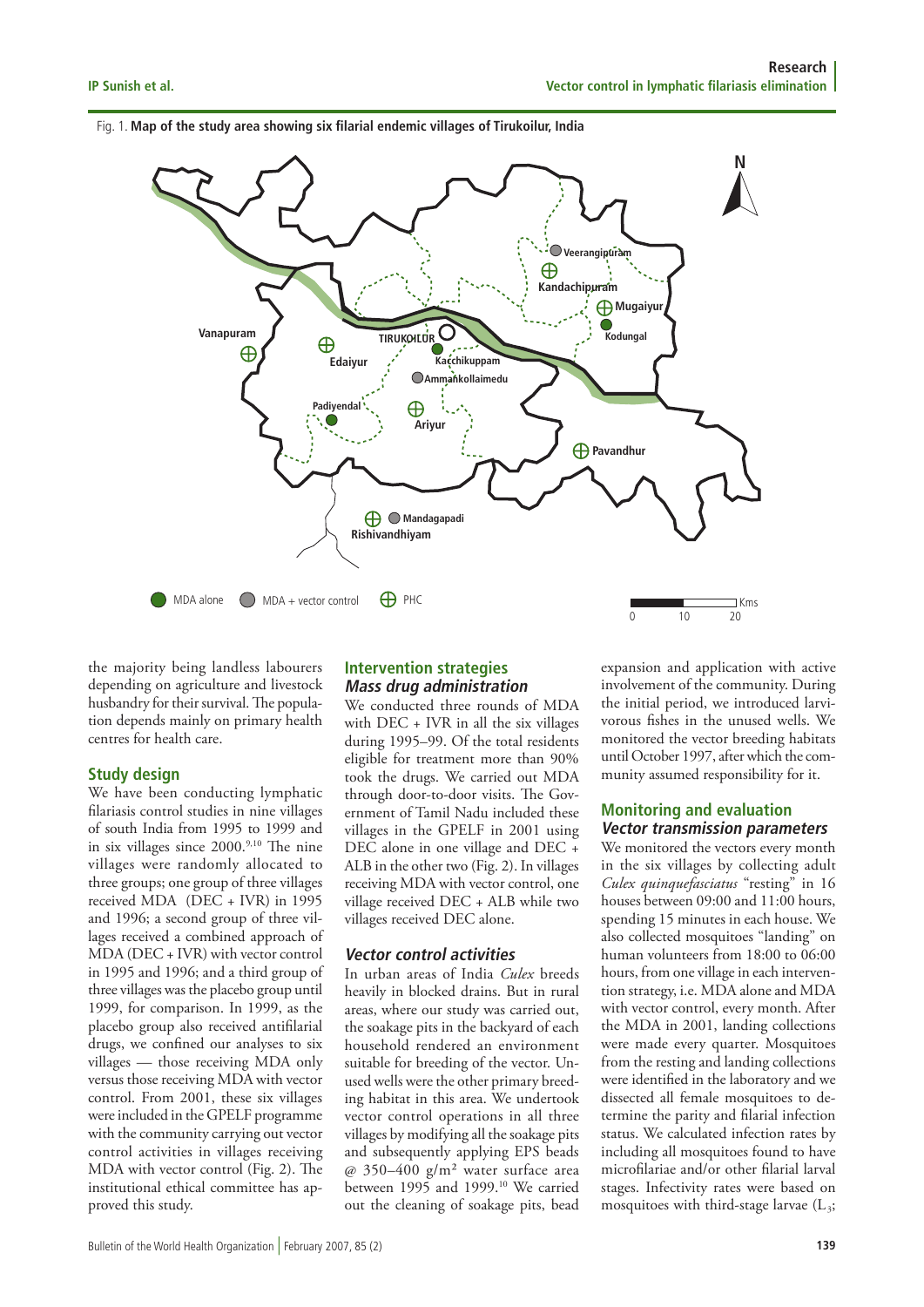#### Fig. 2. Time schedule of entomological and parasitological evaluation following intervention strategies in the filaria endemic villages of Tirukoilur, India



aMDA in 1995, 1996 and 1999 was carried out with annual single-dose diethylcarbamazine + ivermectin, subsequently (from 2001 onwards) with diethylcarbamazine + albendazole. bVector control was carried out by using expanded polystyrene beads and laryivorous fishes.

Supervised vector control operation.

Vector control activity by the community.

The period when activities such as mass drug administration, parasitological survey and antigenaemia survey were carried out.

infective stage). From these data we estimated vector density, infection and infectivity rates, the transmission intensity index (TII) and annual transmission potential (ATP).<sup>10</sup> ATP is the sum of all monthly transmission potentials. ATP was calculated based on an estimate of the annual biting rate from the mean landing rate per hour multiplied by 12 hours of the night and 365 nights of the year. In contrast, TII was based on the number of catches of resting mosquitoes.<sup>11</sup>

## **Filarial infection in the** community

We measured the microfilaraemia status in the community in 1994 (pre-treatment), in 1997 (one year after two annual MDAs) and in 1999 (before the 1999 MDA). We used the conventional finger prick-thick smear method for determining microfilaraemia by collecting 20 µl blood between 21:00 and 00:00 hours from 10% of the randomly selected population.<sup>10</sup> During the 1999 survey, the antigenaemia (filarial antigen) prevalence (AGP) was also estimated from 100 µl of blood placed on a immunochromatographic card test (ICT) kit, from the same individuals who were screened for microfilaraemia.<sup>9</sup> We observed the antigenaemia and

microfilaraemia status in subsequent parasitological surveys (2001-04) where only age groups 2–5 years and 15–25 years were screened. While the 2001 survey was carried out before MDA in 2001, in subsequent years the surveys were carried out one year after each MDA.

## Data analyses

We analysed the data on filarial infection obtained from humans as well as mosquito vectors until 2005. We tested the significance of the prevalence of microfilaraemia and antigenaemia in the two treatment arms (before and after MDA) using  $\chi^2$  analysis and Fisher's exact test. Geometric mean intensities of microfilaraemia were calculated as antilog  $[\Sigma \log (x+1)/n]$  -1, with 'x' being the number of microfilarae/20 ul of blood and 'n' the number of individuals examined, including microfilaraemianegative individuals. We attached binomial confidential intervals to the proportions of the vector infection and infectivity rates.<sup>12</sup>

# **Findings**

#### **Vector transmission parameters**

We found a drastic decrease in the vector density in villages receiving MDA with vector control (Table 1 and Table 2) and this was sustained throughout the study period.

Considerable numbers of filarial larvae (including  $L_3$  stages) were found in the mosquitoes caught in the villages receiving MDA alone. Very few (Table 1) or no (Table 2) filarial larvae were found in villages receiving MDA with vector control but very few mosquitoes were available for dissection here. The very low or zero infection and infectivity rate had a wide 95% confidence limit and did not differ significantly from those in villages receiving MDA alone.

## **Filarial infection status Microfilaraemia**

We observed that the prevalence and intensities of microfilaraemia decreased sharply (in the survey during 1997) in villages receiving both MDA alone and MDA with vector control (88% to 92%),<sup>10</sup> after two MDAs using DEC + IVR (carried out in 1995 and 1996) (Table 3). In the subsequent survey in 1999 (without any MDAs in between) the microfilarial prevalence and intensities resurged in villages receiving MDA alone but did not do so in villages receiving MDA with vector control.

We found microfilaraemia in two age groups during 1999-2002 and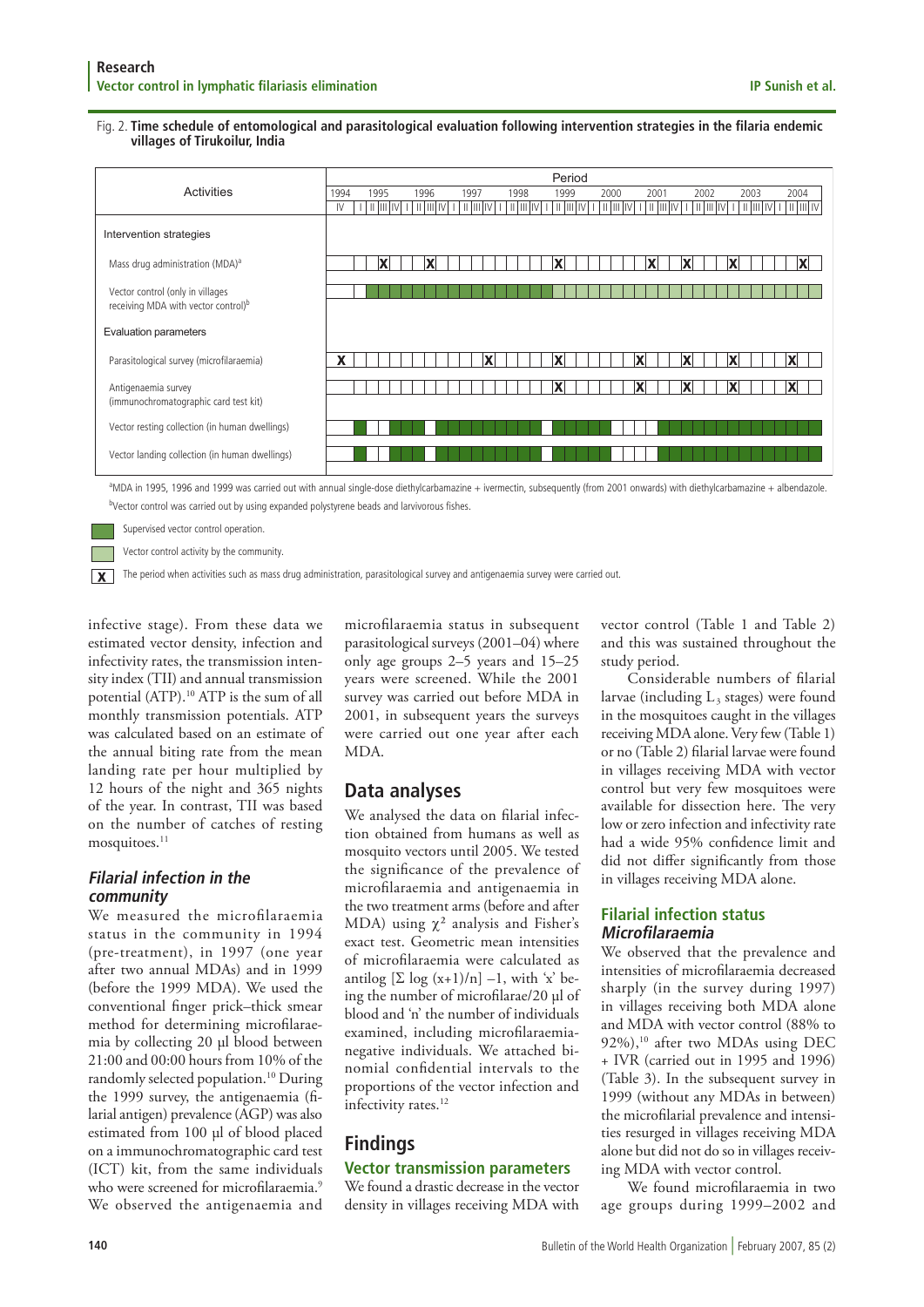| Table 1. Entomological parameters estimated from the indoor resting Culex quinquefasciatus, Tirukoilur, India |  |  |  |  |  |  |  |  |  |
|---------------------------------------------------------------------------------------------------------------|--|--|--|--|--|--|--|--|--|
|---------------------------------------------------------------------------------------------------------------|--|--|--|--|--|--|--|--|--|

| <b>Treatment in</b><br>village | <b>Period</b>                   | <b>Mosquitoes</b><br>caught per<br>worker hour | <b>Number</b><br>dissected | <b>Number</b><br>infected $(\% )$<br>with 95% $Cla$ | <b>Number</b><br>infective $(\% )$<br>with 95% CI | Mean number<br>of third-stage<br>larvae (L <sub>3</sub> ) | <b>Transmission</b><br>intensity index <sup>b</sup> |
|--------------------------------|---------------------------------|------------------------------------------------|----------------------------|-----------------------------------------------------|---------------------------------------------------|-----------------------------------------------------------|-----------------------------------------------------|
| Mass drug<br>administration    | July 1999-<br><b>March 2002</b> | 23.70                                          | 2108                       | 44 $(2.09)^c$<br>$[1.6 - 2.8]$                      | $9(0.43)^d$<br>$[0.02 - 0.8]$                     | 3.44                                                      | 0.3486                                              |
| (MDA) alone                    | April 2002-<br>August 2005      | 39.15                                          | 3073                       | 43 $(1.40)$ <sup>c</sup><br>$[1.0 - 1.9]$           | $6(0.20)^d$<br>$[0.1 - 1.9]$                      | 4.33                                                      | 0.3312                                              |
| MDA with<br>vector control     | July 1999-<br>March 2002        | 1.49                                           | 373                        | $6(1.61)^c$<br>$[0.7 - 3.5]$                        | $2(0.54)^d$<br>$[0.1 - 1.9]$                      | 1.00                                                      | 0.0080                                              |
|                                | April 2002-<br>August 2005      | 0.83                                           | 354                        | $3(0.85)^c$<br>$[0.3 - 2.5]$                        | $0(0)^d$<br>[1.1]                                 | $\overline{0}$                                            | 0                                                   |

<sup>a</sup> 95% binomial confidence interval.

 $b$  Transmission intensity index = mosquitoes caught per man hour x proportion infective x mean  $L_3$ .

 $\epsilon$  No significant difference among % infected (based on  $\chi^2$  or Fisher's exact test).

<sup>d</sup> No significant difference among % infective (based on  $\chi^2$  or Fisher's exact test).

2003–04 (Table 4). The observed microfilaraemia prevalences continued to be lower among villages receiving MDA with vector control than among villages receiving MDA alone, but the differences were either not significant or of only borderline significance.

#### **Antigenaemia**

We found statistically comparable estimates of AGP in 1999 for villages receiving MDA alone and those receiving MDA with vector control — 16.75% and 14.41% ( $\chi^2$  = 1.14; *P* = 0.2855), respectively. The AGP among children 2–5 years old was low (5.33%) in villages receiving MDA with vector control as compared to villages receiving MDA only (7.32%), but the difference was not statistically significant on Fisher's

exact test  $(P > 0.05)$ . Similarly, the AGP in the age group 15–25 years were not significantly different between the two treatment arms during 1999.

Antigenaemia rates for 1999–2002 and 2003–04 (Table 5) were significantly less among villages receiving MDA with vector control than for villages receiving MDA alone for the age group 2–5 years. We found a definite impact of vector control on the age group 15–25 years among villages receiving MDA with vector control, whereas there was no significant impact relating to age group among villages receiving MDA only. Villages receiving MDA with vector control did show a highly significant decrease in antigenaemia rates between the periods 1999–2002 and 2003–04.

### **Discussion**

We provide strong evidence of the benefit of integrating vector control with MDA (Table 1, Table 2, Table 3 and Table 5). Culicines exhibit the phenomenon of limitation or negative density-dependence,<sup>13,14</sup> in which the parasite yield  $(L_3)$  increases when the number of ingested microfilariae is low. These vectors are capable of picking up microfilariae and developing  $L_3$  larvae after feeding on very low-level microfilaraemia carriers.15,16 In areas where limitation occurs, eradication of filariasis is hard to achieve.<sup>15</sup> Although intensive MDA using DEC (and some vector control) has been carried out in Polynesia for more than 50 years, elimination was not attained on any of the islands where *W. bancrofti* was transmitted by *Aedes* 

Table 2. **Entomological parameters estimated from the indoor landing Culex quinquefasciatus, Tirukoilur, south India**

| <b>Treatment in</b><br>villages | <b>Period</b>                   | Mos-<br>quitoes<br>caught<br>per<br>worker<br>hour | <b>Number</b><br>dissected | <b>Number</b><br>infected<br>(% )<br>with<br>95% Cl <sup>a</sup> | <b>Number</b><br>infective<br>(%)<br>with<br>95% Cl <sup>a</sup> | <b>Mean</b><br>number<br>of third-<br>stage<br>larvae $(L_3)$ | <b>Mean</b><br>annual<br>biting<br>rate | <b>Mean</b><br>annual<br>infective<br>biting<br>rate | <b>Mean</b><br>annual<br>transmission<br>potential |
|---------------------------------|---------------------------------|----------------------------------------------------|----------------------------|------------------------------------------------------------------|------------------------------------------------------------------|---------------------------------------------------------------|-----------------------------------------|------------------------------------------------------|----------------------------------------------------|
| Mass drug<br>administration     | July 1999-<br><b>March 2002</b> | 14.44                                              | 4678                       | 64 $(1.37)^{b}$<br>$[1.1 - 1.7]$                                 | $7(0.15)^c$<br>$[0.1 - 0.3]$                                     | 4.14                                                          | 54 309                                  | 159.70                                               | 326.98                                             |
| (MDA) alone                     | April 2002-<br>August 2005      | 4.16                                               | 549                        | $9(1.64)^{b}$<br>$[0.9 - 3.1]$                                   | $1(0.18)^c$<br>$[0.03 - 1.0]$                                    | 15.00                                                         | 17 661                                  | 30.42                                                | 456.25                                             |
| MDA with<br>vector control      | July 1999-<br><b>March 2002</b> | 0.17                                               | 66                         | $0(0)^{b}$<br>$[5.5]$                                            | $0(0)^{c}$<br>$[5.5]$                                            | $\overline{0}$                                                | 1833                                    | $\Omega$                                             | $\overline{0}$                                     |
|                                 | April 2002-<br>August 2005      | 0.32                                               | 66                         | $0(0)^{b}$<br>$[5.5]$                                            | $0(0)^{c}$<br>$[5.5]$                                            | $\overline{0}$                                                | 2008                                    | $\overline{0}$                                       | $\overline{0}$                                     |

<sup>a</sup> 95% binomial confidence interval.

<sup>b</sup> No significant difference among % infected (based on  $\gamma^2$  or Fisher's exact test).

<sup>c</sup> No significant difference among % infective (based on  $\chi^2$  or Fisher's exact test).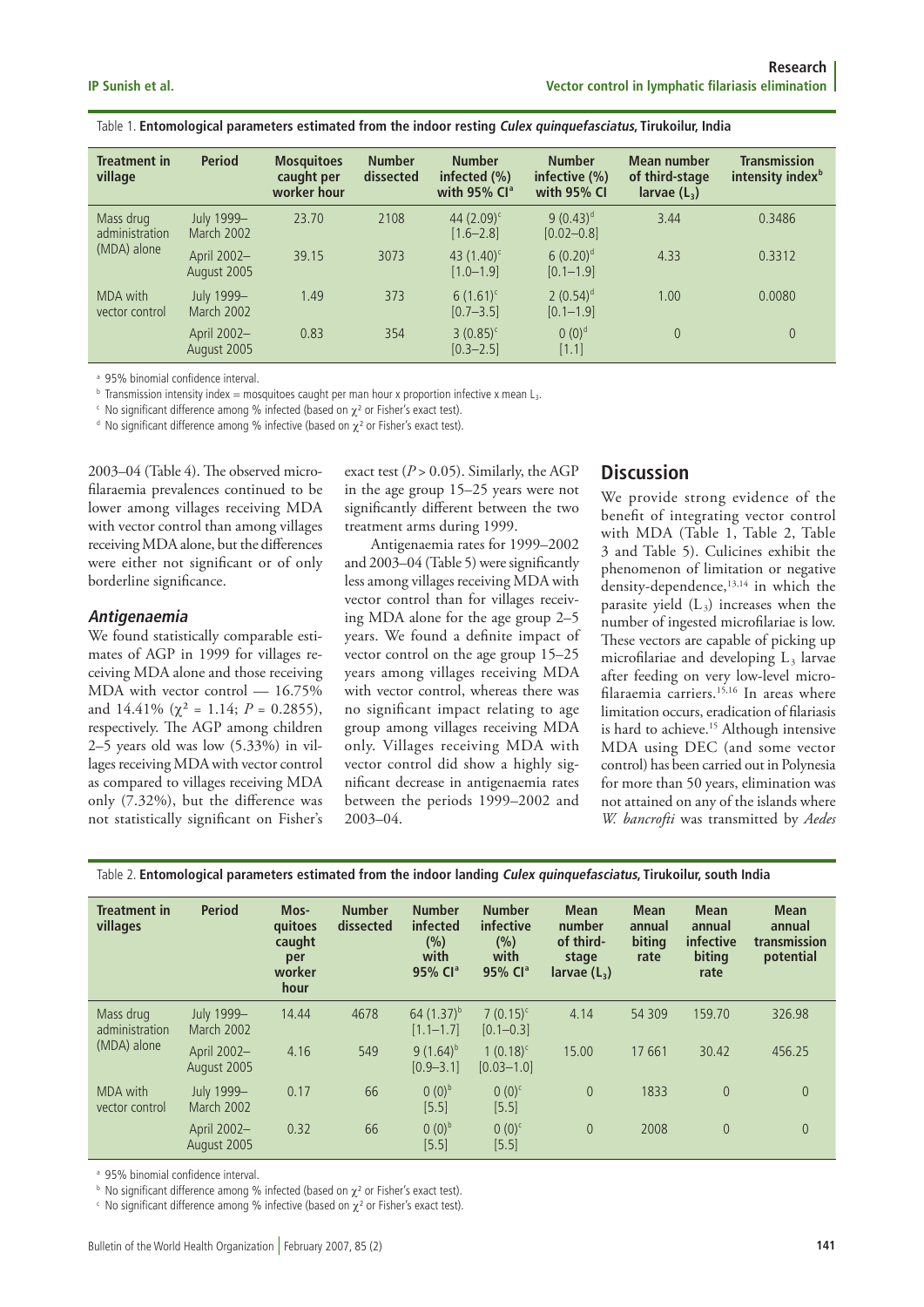Table 3. **Microfilaraemia status before and after two rounds of mass drug administration (diethylcarbamazine and ivermectin) alone or combined with vector control, Tirukoilur, India**

| <b>Treatment</b><br>in villages      | Microfilaraemia prevalence (%) |                   |                                        |                   |                                        | Microfilaraemia intensity<br>(geometric mean intensities; GMI) |                   |                                        |                   |                                        |
|--------------------------------------|--------------------------------|-------------------|----------------------------------------|-------------------|----------------------------------------|----------------------------------------------------------------|-------------------|----------------------------------------|-------------------|----------------------------------------|
|                                      | Pre-mass drug                  | <b>Post-MDA</b>   |                                        |                   | Pre-                                   | Post-MDA                                                       |                   |                                        |                   |                                        |
|                                      | administration<br>(MDA) (1994) | 1997 <sup>a</sup> | $\frac{0}{0}$<br>decrease <sup>b</sup> | 1999 <sup>c</sup> | $\frac{0}{0}$<br>decrease <sup>b</sup> | <b>MDA</b><br>(1994)                                           | 1997 <sup>a</sup> | $\frac{0}{0}$<br>decrease <sup>b</sup> | 1999 <sup>c</sup> | $\frac{0}{0}$<br>decrease <sup>b</sup> |
| MDA alone                            | 15.19 (724)                    | 1.81(609)         | 88.1 <sup>d</sup>                      | 4.74 (591)        | $68.8^{d}$                             | 0.4804                                                         | 0.0517            | $89.2^{d}$                             | 0.1174            | 75.6 <sup>d</sup>                      |
| <b>MDA</b><br>with vector<br>control | 15.09 (795)                    | 1.24 (645)        | $91.8^{d}$                             | 2.08(673)         | 86.2 <sup>d</sup>                      | 0.5569                                                         | 0.0491            | $91.2^d$                               | 0.0431            | 91.9 <sup>d</sup>                      |

<sup>a</sup> After two rounds of MDA (in 1995 and 1996).

**b** Decrease with respect to pre-MDA.

<sup>c</sup> No MDAs during 1997 and 1998.

 $^d$  P < 0.05.

*polynesiensis*. 17 Prevalence decreased in a few years from 30–35% to 3–6%, and then was maintained at this level for several decades. A test of interruption of MDA in one of the islands resulted in filariasis prevalence returning to initial levels within five years. We found that it was advantageous to use polystyrene bead treatment (Table 1 and Table 2) to maximize the chances of success in decreasing vector density. The much lower mosquito densities in villages receiving MDA with vector control confirm that transmission was very low there. The zero values calculated for TII and ATP in 2002–05 in three villages are very encouraging but we cannot assert that there was absolutely no transmission in these villages.

#### **Microfilaraemia**

We did not observe a significant shortterm decrease in microfilaraemia when vector control was used as an adjunct to MDA (Table 3 and Table 4). While we found evidence that on stopping MDA resurgence occurred (Table 3), we believe that this could be prevented if the vector population is suppressed by using polystyrene beads, similar to the experience reported from Zanzibar.<sup>18</sup>

#### **Antigenaemia**

Estimation of antigenaemia prevalence is becoming increasingly important to evaluate the impact of filarial control programmes, especially when microfilaraemia decreases to near zero in specific age groups, as in French Polynesia.<sup>19</sup> Antigenaemia positivity was reported to be low in villages where the ATP was also low.20 A greater proportion of antigenaemia-positive children (91%)

from villages receiving MDA with vector control were amicrofilaraemic and expected to have lower antigen levels compared to antigenaemia-positive and microfilaraemia-positive children<sup>21,22</sup> highlighting the role of vector control in restricting worm burden.

We observed a significant benefit of vector control when used as an adjunct to MDA in decreasing antigenaemia levels among young children (age group 2–5 years). There was no apparent decrease in antigenaemia from MDA alone among young adults (age group 15–25 years), but a very significant decrease when vector control was used as adjunct to MDA (Table 5).

### **Role of vector control in filariasis elimination**

We found that annual MDAs alone decreased the filarial infection load in the community if there were no lapses. However, residual microfilaraemia of 0.4% and antigenaemia positivity of 4.6% were observed even after 36 years of filariasis control in French Polynesia.19 MDA with "DEC drug combination" was found to be more effective than DEC alone in decreasing filarial infection variables.23,24 Vector control was found to be important during any lapse in the MDA programme.<sup>9,18</sup> The importance of vector control methods has been emphasized, as they play a key role in the prevention of disease transmission.25 In China, the campaign against lymphatic filariasis turned successful when vector control was integrated with other intervention measures, such as DEC administration (selective and mass treatment, and as fortified salt), resulting in the interruption of filarial transmission without any resurgence.<sup>26,27</sup> In Brazil,<sup>28</sup> Zanzibar<sup>8,18</sup> and India,<sup>10</sup> the impact of MDA in combination with vector control has been extensively studied. The usefulness of polystyrene

Table 4. **Microfilaraemia prevalences in two age groups in villages that received mass drug administration alone or combined with vector control, Tirukoilur, India**

| <b>Treatment in villages</b>            | Age       | 1999-2002                     | $2003 - 04$                   |  |  |
|-----------------------------------------|-----------|-------------------------------|-------------------------------|--|--|
|                                         | group     | % positive<br>(number tested) | % positive<br>(number tested) |  |  |
| Mass drug administration<br>(MDA) alone | $2 - 5$   | $0.9a$ (333)                  | $0.85a$ (353)                 |  |  |
| MDA with vector control                 |           | $0^a$ (379)                   | $0^{b}$ (327)                 |  |  |
| MDA alone                               | $15 - 25$ | $4.2^{\circ}$ (334)           | $3.3^{c,d}$ (608)             |  |  |
| MDA with vector control                 |           | $1.5d$ (395)                  | $1.8d$ (621)                  |  |  |

a,b,c,d Data sharing the same superscript letter do not differ statistically significantly (based on  $\gamma^2$  or Fisher's exact test).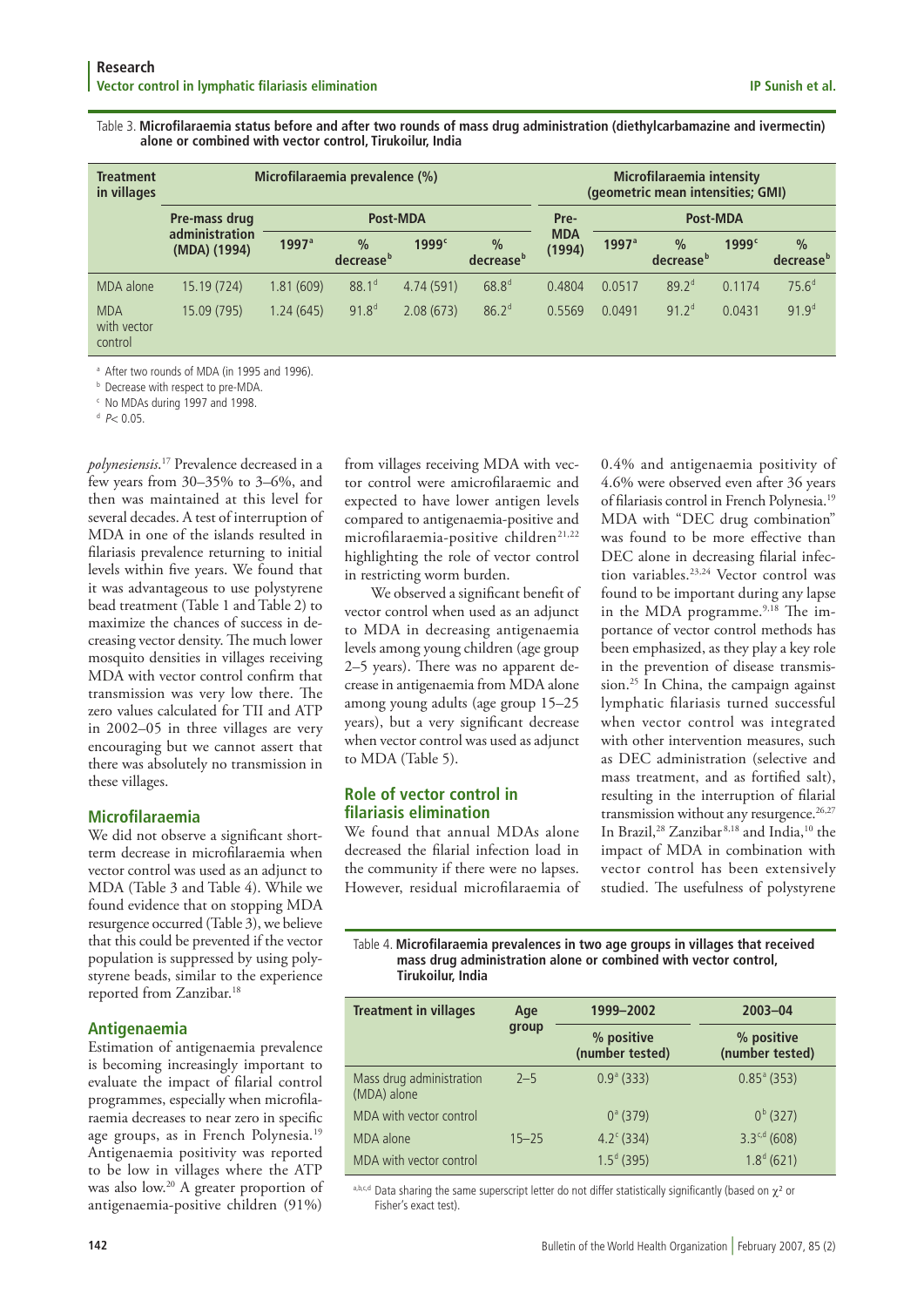beads in decreasing the vector population in different field settings has been established.29 Furthermore, it has been reported that even a lower drug coverage can achieve the set control criteria with the inclusion of a vector control component to MDA, therefore decreasing the number of years required to attain the target of infection elimination.30 Thus, we believe that the integration of vector control with MDA can decrease the time required for elimination by complementing the benefits brought about by MDA. The maintenance of low transmission levels for a sufficiently long period to interrupt transmission is a more affordable and sustainable way to eliminate filariasis, especially when communities can be empowered to carry out simple vector control operations along with MDA. Achievement of <100 ATP and <0.5 TII, are considered as levels necessary for preventing the occurrence of new infections.<sup>31</sup>

While our data indicate that using MDA alone was initially successful (Table 3) in decreasing the prevalence of filariasis, we noted no further decrease with prolonged use of MDA alone (Table 4 and Table 5) until it was complemented by vector control approaches. Thus, we advocate the integration of vector control in the Global Programme to Eliminate Lymphatic Filariasis.  $\blacksquare$ 

Table 5. **Antigenaemia prevalences in two age groups in villages that received mass drug administration alone or combined with vector control, Tirukoilur, India**

| <b>Treatment in villages</b>            | Age       | 1999-2002                     | $2003 - 04$                   |  |  |
|-----------------------------------------|-----------|-------------------------------|-------------------------------|--|--|
|                                         | group     | % positive<br>(number tested) | % positive<br>(number tested) |  |  |
| Mass drug administration<br>(MDA) alone | $2 - 5$   | $7.2a$ (333)                  | $4.5^{\circ}$ (200)           |  |  |
| MDA with vector control                 |           | $3.4^{\circ}$ (366)           | $2.0b$ (200)                  |  |  |
| MDA alone                               | $15 - 25$ | $20.4^{\circ}$ (334)          | $19.5^{\circ}$ (200)          |  |  |
| MDA with vector control                 |           | $17.7^d$ (361)                | $5.5^{\circ}$ (200)           |  |  |

a,b,c,d,e Data sharing the same superscript letter do not differ statistically significantly (based on  $\chi^2$  test).

#### **Acknowledgements**

We wish to thank the director general of the Indian Council of Medical Research, New Delhi, India, for providing research facilities. We are grateful to the director of the Tamil Nadu Public Health Department and his staff for their cooperation in the field study. We thank the staff of the Centre for Research in Medical Entomology at Madurai and its Field Station at Tirukoilur for their excellent cooperation in carrying out this study. We also thank R Balasubramanian, Assistant Programmer, Statistics, at the Centre for Research in Medical Entomology for his help in the data analyses and the medical officers for their clinical expertise during the MDA programme. We are grateful to the panchayat presidents and the villagers in the study communities for their active cooperation in conducting the field trials. We appreciate the excellent help, particularly related to word processing, rendered by A Venkatesh of the Centre for Research in Medical Entomology, Madurai.

**Funding:** This investigation received partial financial support from WHO/ TDR (grant ID No.940340) and WHO/ CTD/FIL (ID No.990574), Geneva.

**Competing interests:** none declared.

#### **Résumé**

### **La lutte antivectorielle complète le traitement médicamenteux de masse contre la filariose à W. bancrofti à Tirukoilur (Inde)**

**Objectif** Déterminer le rôle de la lutte antivectorielle dans l'abaissement des niveaux de transmission de la filariose à W. bancrofti déjà obtenus grâce au traitement médicamenteux de masse et son effet à long terme sur les indices filariométriques.

**Méthodes** Trois tournées annuelles de traitement médicamenteux de masse par la diéthylcarbamazine et l'ivermectine ont été complétées par une lutte antivectorielle (billes de polystyrène principalement) dans des villages du Tirukoilur au sud de l'Inde, de 1995 à 1999. On a appliqué par la suite un traitement constitué de diéthylcarbamazine et d'albendazole ou de diéthylcarbamazine seule. On a évalué l'effet du traitement médicamenteux de masse seul ou en association avec la lutte antivectorielle (de 1995 à 2005) sur les indices de transmission vectorielle (comme l'indice d'intensité de la transmission, le taux d'agressivité mensuel, le potentiel de transmission mensuel et le potentiel de transmission annuel). On a analysé les données sur l'infection filarienne dans la communauté pour estimer la prévalence de la microfilarémie

et de l'antigénémie au moyen de l'analyse de  $\chi^2$  et du test exact de Fisher.

**Résultats** La densité vectorielle a sensiblement diminué dans les villages où des mesures de lutte antivectorielle complétaient le traitement médicamenteux de masse et chez les rares moustiques qui subsistaient, l'infestation avait presque entièrement disparu. L'antigénémie filarienne était faible et elle a continué à diminuer considérablement parmis la tranche d'âge 15-25 ans dans les villages bénéficiant à la fois du traitement et de la lutte antivectorielle par rapport aux villages qui ne bénéficiaient que du traitement.

**Conclusion** Les avantages du traitement médicamenteux de masse n'ont pu être durablement maintenus qu'en intégrant des mesures de lutte antivectorielle. Il est donc conseillé d'incorporer de telles mesures au Programme mondial d'élimination de la filariose lymphatique car elles offrent un moyen susceptible de réduire le délai d'élimination.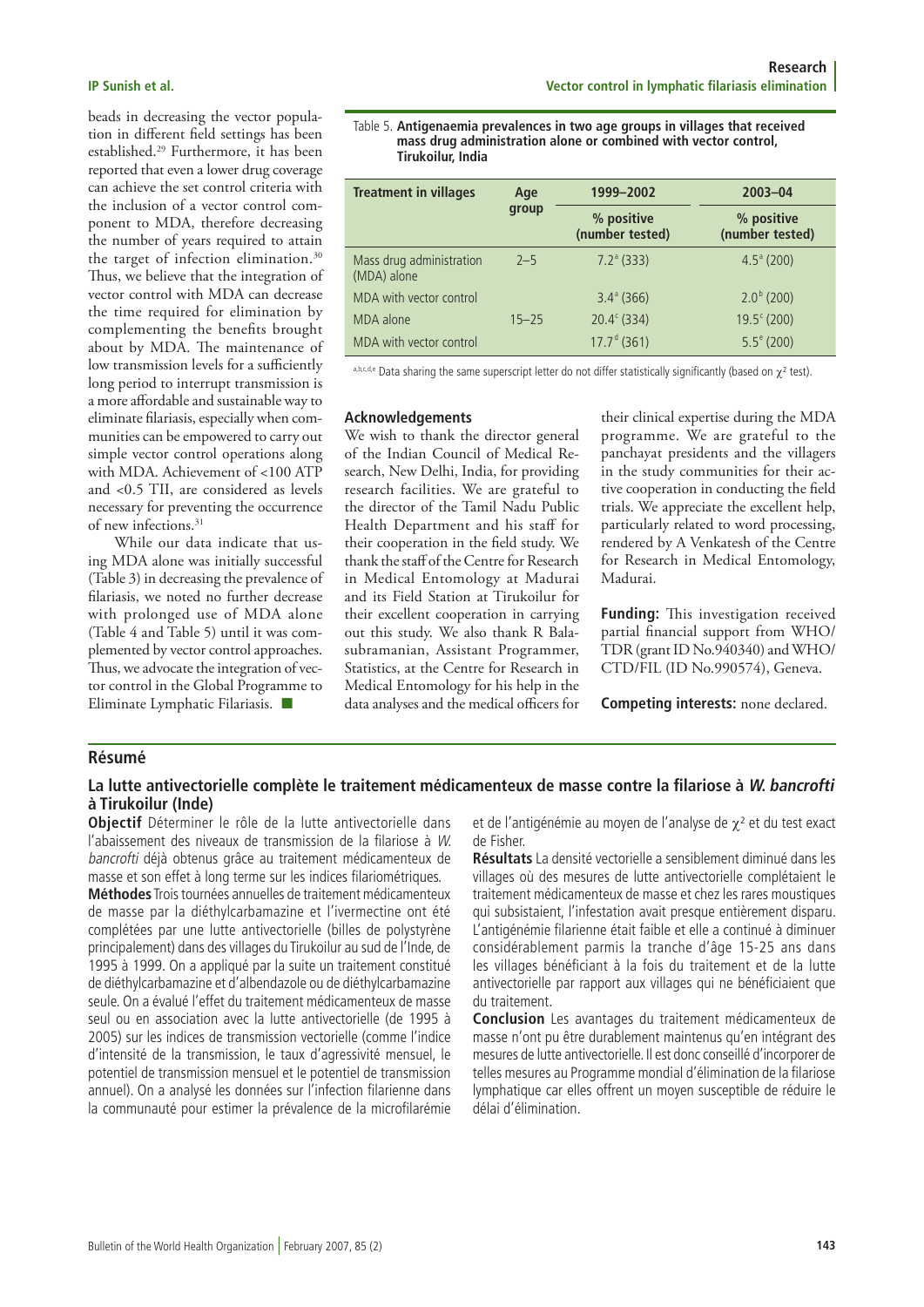#### **Resumen**

### **La lucha antivectorial como complemento de la administración masiva de medicamentos contra la filariasis de Bancroft en Tirukoilur, India**

**Objetivo** Determinar la contribución de la lucha antivectorial a la reducción de la transmisión de la filariasis de Bancroft lograda mediante la administración masiva de medicamentos y su impacto a largo plazo en los índices filariométricos.

**Métodos** Se procedió a complementar tres rondas de administración anual masiva de dietilcarbamazina e ivermectina con medidas de lucha antivectorial (principalmente microesferas de poliestireno) en aldeas de Tirukoilur, en el sur de la India, durante 1995-1999. Posteriormente ha proseguido la administración de medicamentos, utilizando conjuntamente dietilcarbamazina y albendazol, o bien sólo dietilcarbamazina. Evaluamos el impacto de la administración masiva de medicamentos por separado o unida a medidas de lucha antivectorial (entre 1995 y 2005) en los índices de transmisión vectorial (como el índice de intensidad de transmisión, la tasa de picaduras al mes, el potencial de transmisión mensual y el potencial de transmisión anual). A partir de los datos sobre la infección filárica en la comunidad se estimó la prevalencia de microfilaremia y antigenemia usando la prueba de ji cuadrado y la prueba exacta de Fisher.

**Resultados** La densidad de vectores disminuyó considerablemente en las aldeas donde se recurrió a medidas de lucha antivectorial como complemento de la administración masiva de medicamentos, y entre los escasos mosquitos supervivientes apenas se hallaron ejemplares infecciosos. La antigenemia filárica fue baja y siguió disminuyendo de forma significativa en el grupo de edad de 15 a 25 años en las aldeas donde la administración masiva de medicamentos se combinó con la lucha antivectorial, a diferencia de las aldeas en que sólo se hizo lo primero.

**Conclusión** Los beneficios conseguidos mediante la administración masiva de medicamentos sólo pudieron mantenerse integrando un componente de control de los vectores. Preconizamos la incorporación de la lucha antivectorial en el Programa Mundial de Eliminación de la Filariasis Linfática, pues ello permitiría reducir el tiempo requerido para eliminar esa enfermedad.

**ملخص**<br>م**كافحة نواقل المرض تكمل إعطاء الأدوية المضادة لداء الفلاريات البنكروفتية في تيروكويلور، الهند<br>الهدف: التعرف على دور مكافحة نواقل المرض في إحراز خفض أكثر لسراية<br>الهدف: التعرف على دور مكافحة نواقل المرض في إحراز خفض** 

مستضدها في الدم، وذلك باستخدام تحليل خي مربع واختبار الدقة لفيشر.<br>ا**لموجودات:** لقد نقصت كثافة نواقل المرض بشكل واضح في القرى التي<br>ا**لموجودات:** لقد نقصت كثافة نواقل المرض بشكل واضح في القرى التي<br>يكشف عن أي بعوضة تحمل العدو

#### **References**

- 1. Michael E, Bundy DA. Global mapping of lymphatic filariasis. Parasitol Today 1997;13:472-6.
- 2. Ottesen EA, Duke BO, Karam M, Behbehani K. Strategies and tools for the control/elimination of lymphatic filariasis. Bull World Health Organ 1997;75:491-503.
- 3. Ottesen EA. The Global Programme to Eliminate Lymphatic Filariasis. Trop Med Int Health 2000;5:591-4.
- 4. Bockarie MJ, Tisch DJ, Kastens W, Alexander ND, Dimber Z, Bockarie F, et al. Mass treatment to eliminate filariasis in Papua New Guinea. N Engl J Med 2002;347:1841-8.
- 5. Curtis CF, Feachem RG. Sanitation and Culex pipiens mosquitoes: a brief review. J Trop Med Hyg 1981;84:17-25.
- 6. Jayasekera N, Kalpage KS, De Silva CS. The significance of low-density microfilaraemia in the transmission of Wuchereria bancrofti by Culex (Culex) quinquefasciatus Say in Sri Lanka. Trans R Soc Trop Med Hyg 1991;85:250-4.
- 7. Burkot T, Durrheim D, Melrose W, Speare R, Ichimori K. The argument for integrating vector control with multiple drug administration campaigns to ensure elimination of lymphatic filariasis. Filaria J 2006;5:10.
- 8. Maxwell CA, Curtis CF, Haji H, Kisumku S, Thalib AI, Yahya SA. Control of bancroftian filariasis by integrating therapy with vector control using polystyrene beads in wet pit latrines. Trans R Soc Trop Med Hyg 1990; 84:709-14.
- 9. Sunish IP, Rajendran R, Mani TR, Munirathinam A, Tewari SC, Hiriyan J, et al. Resurgence in filarial transmission after withdrawal of mass drug administration and the interrelationship between antigenaemia and microfilaraemia — a longitudinal study. Trop Med Int Health 2002;7:59-69.
- 10. Reuben R, Rajendran R, Sunish IP, Mani TR, Tewari SC, Hiriyan J, et al. Annual single-dose diethylcarbamazine plus ivermectin for control of bancroftian filariasis: comparative efficacy with and without vector control. Ann Trop Med Parasitol 2001;95:361-78.
- 11. Rao CK, Sundaram RM, Venkatanarayana M, Rao JS, Chandrasekharan A, Rao CK. Epidemiological studies on bancroftian filariasis in East Godavari district (Andhra Pradesh): entomological aspects. J Commun Dis 1981;13:81-91.
- 12. Vollset SE. Confidence intervals for a binomial proportion. Stat Med 1993;12:809-24.